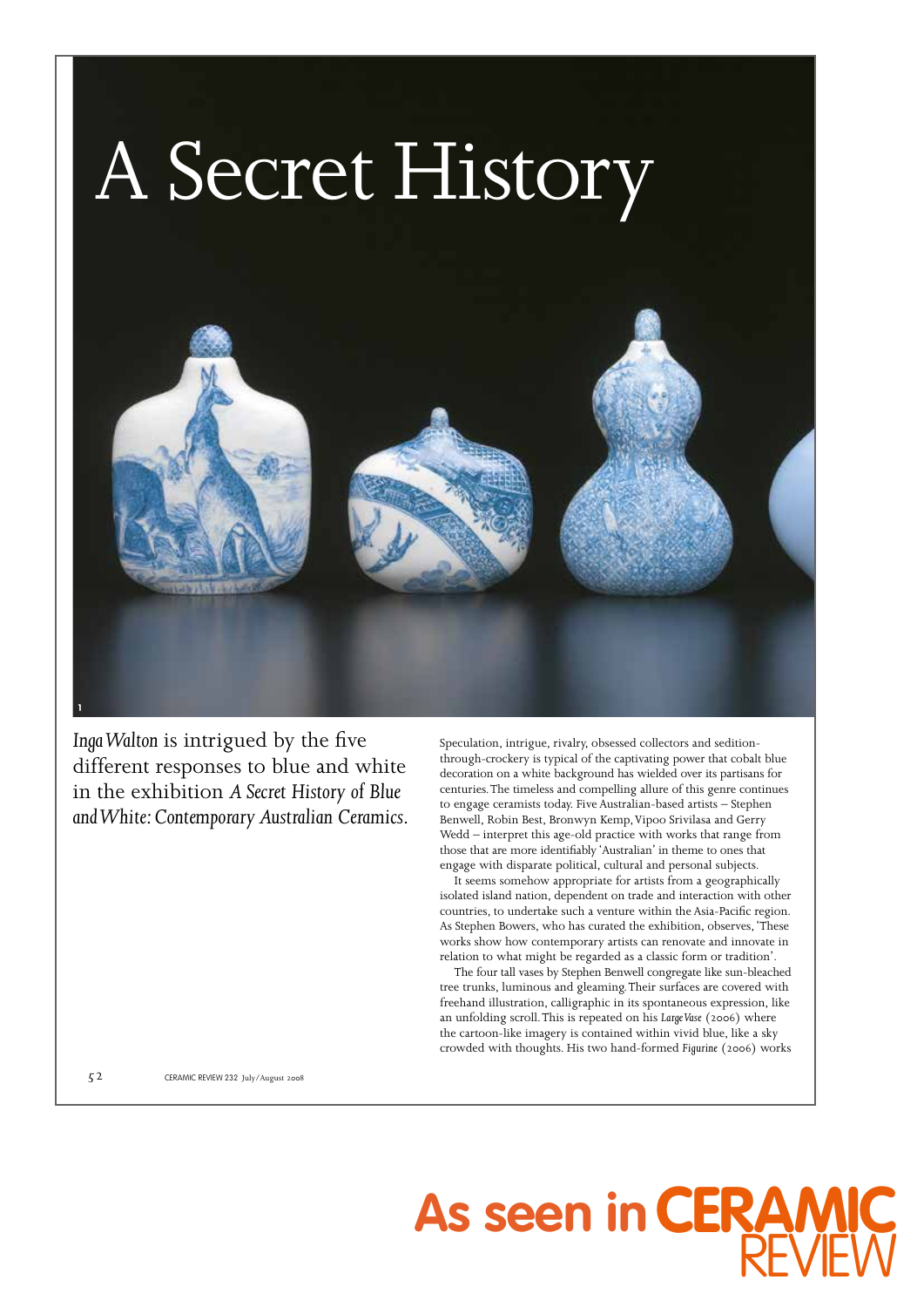

are replete with classical references, yet carry none of the ponderous weight of homage. Spattered with blue, their pocked and rough finish seems expressive of vigour and animation.

Robin Best has a history of exhibiting and working in China, and a keen eye for the type of 'cultural fusion' that now typifies interactions with the still ostensibly communist nation. *Silk Route* (2006), a row of 'flattened' vases, looks at the designs and decorative patterns that were exchanged along the trade routes. Pictorial references from India, Turkey and the Middle East were absorbed into the repertoire of Chinese manufacturers and re-exported to foreign markets.

*In China We Trust* (2006) cleverly plots the history of industry and commerce between China and western nations through pictorial signifiers on seven snuff bottles. Britain and France are represented by Elizabeth I and Napoléon Bonaparte, supported by two vessels bearing the 'willow pattern' motif. The vital economic ties Australia and America have forged with China are acknowledged with a mock seventeenth century illustration of kangaroos, and a rendition of the dour farming couple from Grant Wood's iconic painting *American Gothic* (1930). China's increasing influence on global financial markets, repressive political stance and militaristic posturing is

suggestive of a new imperialism. Mass production, cheap labour, and relentless economic growth have for years resulted in virtually everything being 'Made In China'. As if to underline this, at the centre on a Wedgwood-blue background, is a white and gold relief profile of Chairman Mao.

Bronwyn Kemp sensitively employs distinctive Australian botanical designs and landscape references within the wider tradition of decorative porcelain tableware. She grew up in Broken Hill, in outback New South Wales, and was exposed to the varied shades of blue the mercurial landscape was bathed in, including the eroded mountains nearby known as the Pinnacles. Her *Banksia* and *Grevillea Dish* (both 1995) have an almost 'antique' quality, reminiscent of the colonial past. In direct contrast, *The Blue Ranges* (2006) startles with its cool modernity, graceful sloping contours, and incised line work like grids on a map.

The Thai traditions of china or porcelain with indigo designs called Lai Krarm are the context for the pieces by Vipoo Srivilasa. Known for his extravagantly glazed and decorated vessels, the restrictions imposed by this discipline have challenged Srivilasa to focus more on pattern and dialogue. *Contemporary Culture, II* (2006) presents multiple images in squares like a storyboard, derived from Thai

## As seen in **CERAMIC** REV**IEW**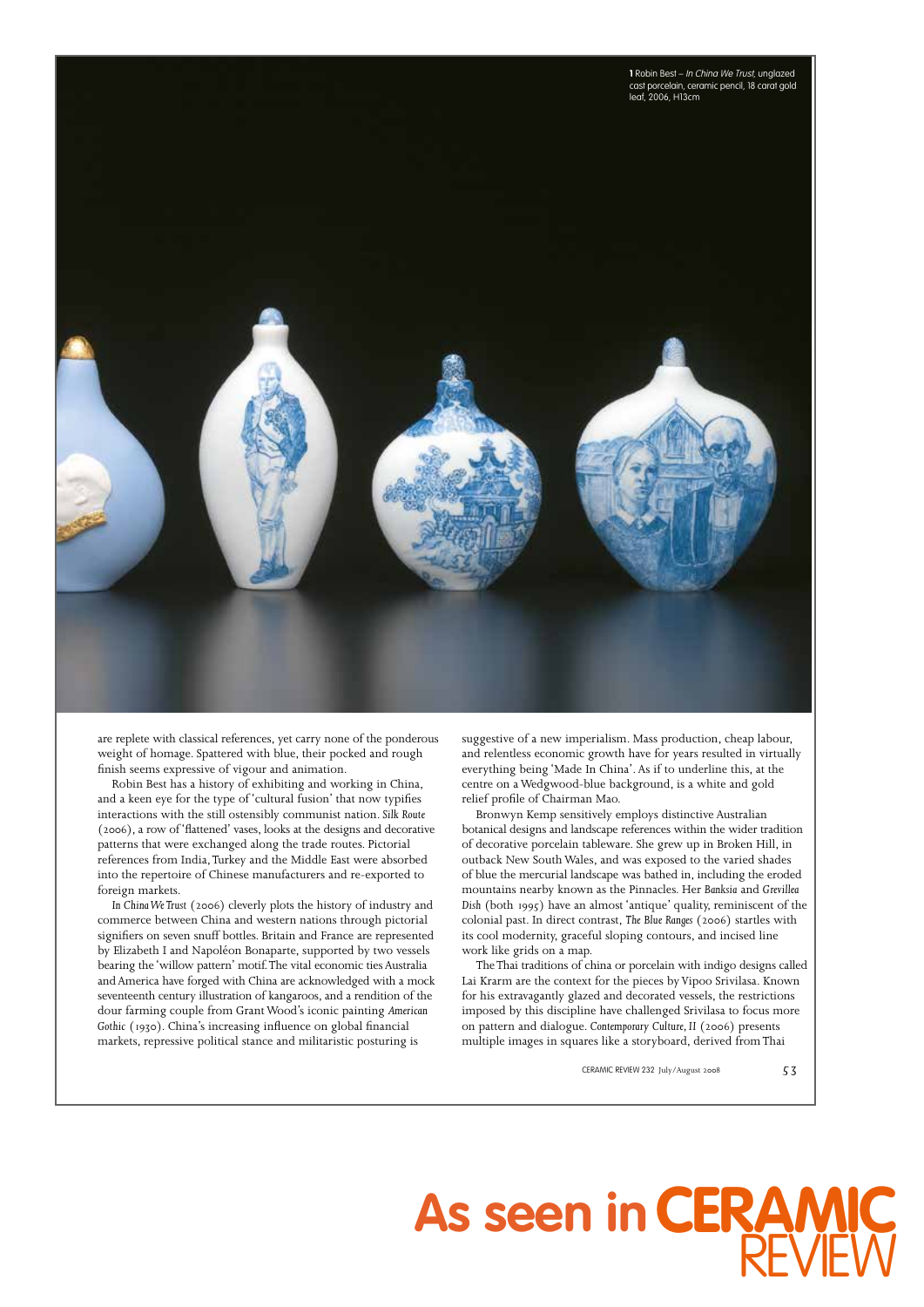**2** Bronwyn Kemp – The Blue Ranges, 2006, W32cm max **3** Stephen Benwell – Figurine, handbuilt earthenware, H21cm **4** Vipoo Srivilasa – Five Open Doors, II, porcelain, cobalt blue pigment on unglazed clay surface, 2006, H24cm **5** Gerry Wedd – Thong Cycle, handbuilt, cobalt underglaze, 2006, L25cm max



mural paintings and used in Sangkhalok pottery of the Sukhothai era. *Bowl Pagoda, II* (2006) simulates the structure of temple roofs; fish, a symbol of wealth, adorn the sides. The bowls must be unstacked to discern the illustrated message; a Buddhist metaphor, whereby you need to practise the teachings to discover the meaning. *Five Open Doors, II* (2006) is inspired by the Buddhist philosophy of *ayatana*, the six channels of perception. This teaches awareness through sight, hearing, smell, taste, touch and mindfulness. Modestly, Srivilasa created only the first five, as perception is contingent on an individual's personal experiences.

Following his extensive study of the 'willow pattern', Gerry Wedd uses this as the basis to explore ideas of prejudice and cultural stereotypes by inserting subversive elements into an already 'constructed' scenario. The witty *Thong Cycle* (2006) takes the quintessential 'dinky-di' Australian footwear, and reminds us that it was first popularised in Asia. *Arcadia* (2006) refers to the idyllic world of pastoral romance, with elements loosely drawn from the static 'willow' scenery presented as a three-dimensional landscape tableau. The tree, with its ice-cream scoop foliage, is joined by a defensive homeowner and his snarling dog. The famous kinked fence now keeps out a boatload of illegal Asian immigrants under the supervision of a people-smuggler. Wedd reconfigures the saccharine story of star-crossed lovers in a prettified Chinese theme park into a vehicle for barbed social commentary, and to attack government policy.

These five artists make clear that the ubiquity of blue and white in no way limits its variance or negates its appeal; indeed they have played their small part in its evolution. If public clamour resulted in a frenzy of mass production, and led certain patterns to become visual clichés, this exhibition is its antithesis. The genre is returned to its artist-driven/studio roots, enlivened by the type of interpretive skills, personal narratives and bold individualism which has characterised the most revered works within its long (secret) history. **CR**

**As seen in**

**CERAMIC**

REV

**IEW**